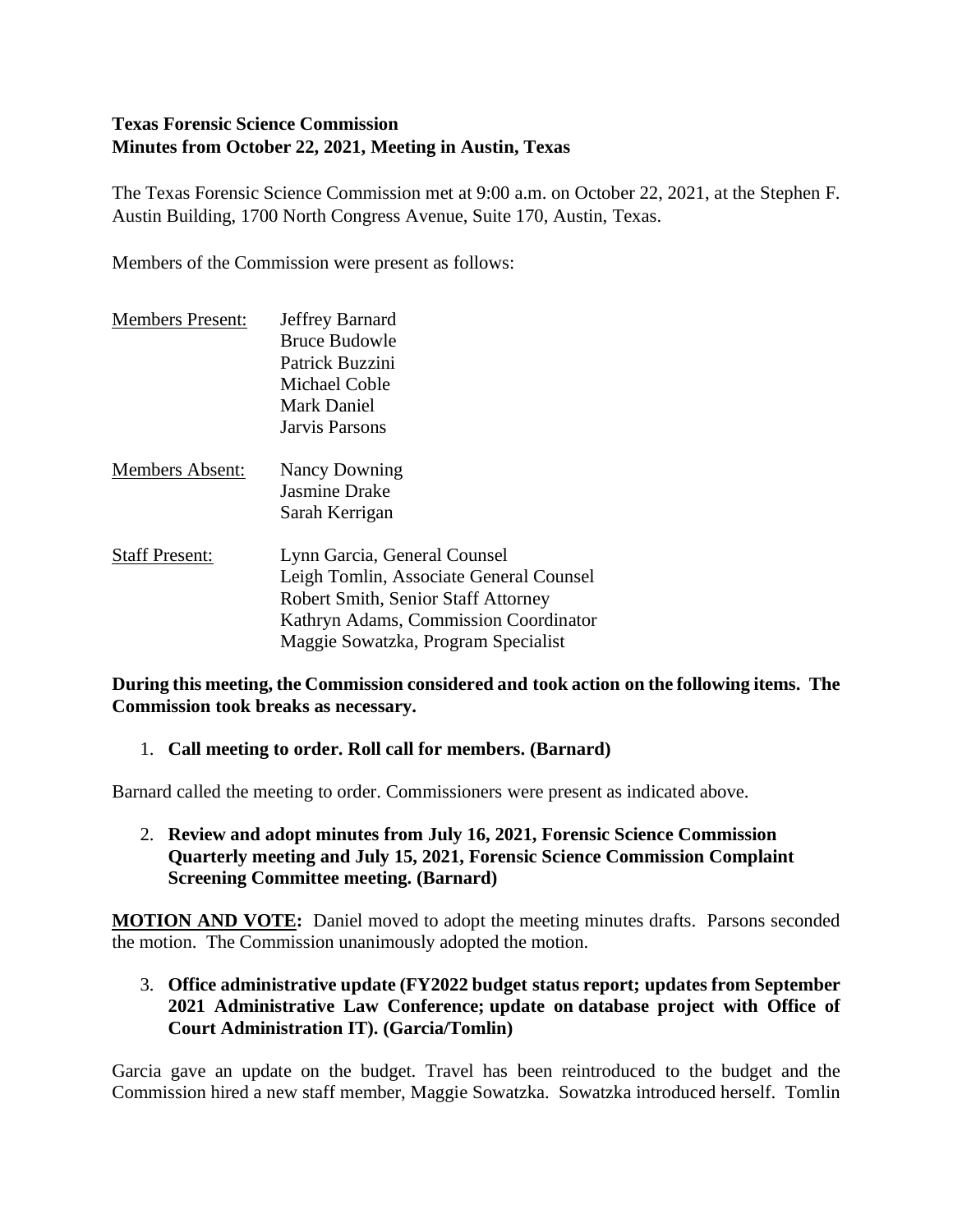gave a brief update from her attendance at the Attorney General's Office Administrative Law conference September 9-10, 2021. Garcia and Tomlin updated members on the status of the Commission's database currently in development by the Office if Court Administration's IT department. Components will include searchable databases for accredited laboratories, licensed analysts, complaints, self-disclosures, and information about OSAC standards implemented by Texas-accredited laboratories. Staff expects to launch the database in staggered segments and hopes to have the first segment of the project launched before the end of the year.

# 4. **Update from investigative panel regarding NMS (Seized Drugs) self-disclosure #21.41. (Buzzini, Drake, Kerrigan, Parsons)**

Garcia and the investigative panel gave an update. Members of the panel discussed the panel's progress in the investigation and noted NMS has been very helpful in providing all requested information. Garcia explained that Dr. Barry Logan, Senior Vice President of Forensic Sciences and Chief Scientist at NMS Labs, will provide an updated root cause analysis addressing the remaining validation issues identified by the panel in the next month. The panel expects the matter will conclude with a final report adopted at the Commission's next quarterly meeting on January 22, 2022.

# 5. **Discuss and consider pending complaints and laboratory self-disclosures as well as new complaints and self-disclosures received through October 1, 2021. (Daniel)**

### Disclosures Received as of October 1, 2021

1. No. 21.21; Houston Forensic Science Center (Crime Scene Investigation Unit)

A self-disclosure by the Houston Forensic Science Center reporting an incident in its Crime Scene Unit where staff released two vehicles from separate cases to the vehicle owners before processing them for potential evidence collection.

**MOTION AND VOTE**: *Daniel moved to take no further action on the self-disclosure given the root cause analysis and corrective actions taken by the laboratory. Budowle seconded the motion. The Commission unanimously adopted the motion.*

2. No. 21.40; Corpus Christi Police Department (Serial Number Restoration)

A self-disclosure by the Corpus Christi Police Department Crime Laboratory reporting a firearms analyst's unsatisfactory serial number restoration proficiency test and temporary suspension from casework.

**MOTION AND VOTE:** *Daniel moved to take no further action on the self-disclosure given the root cause analysis and corrective action taken by the laboratory. Budowle seconded the motion. The Commission unanimously adopted the motion.*

> 3. No. 21.44; Jefferson County Regional Crime Laboratory (Forensic Biology Screening)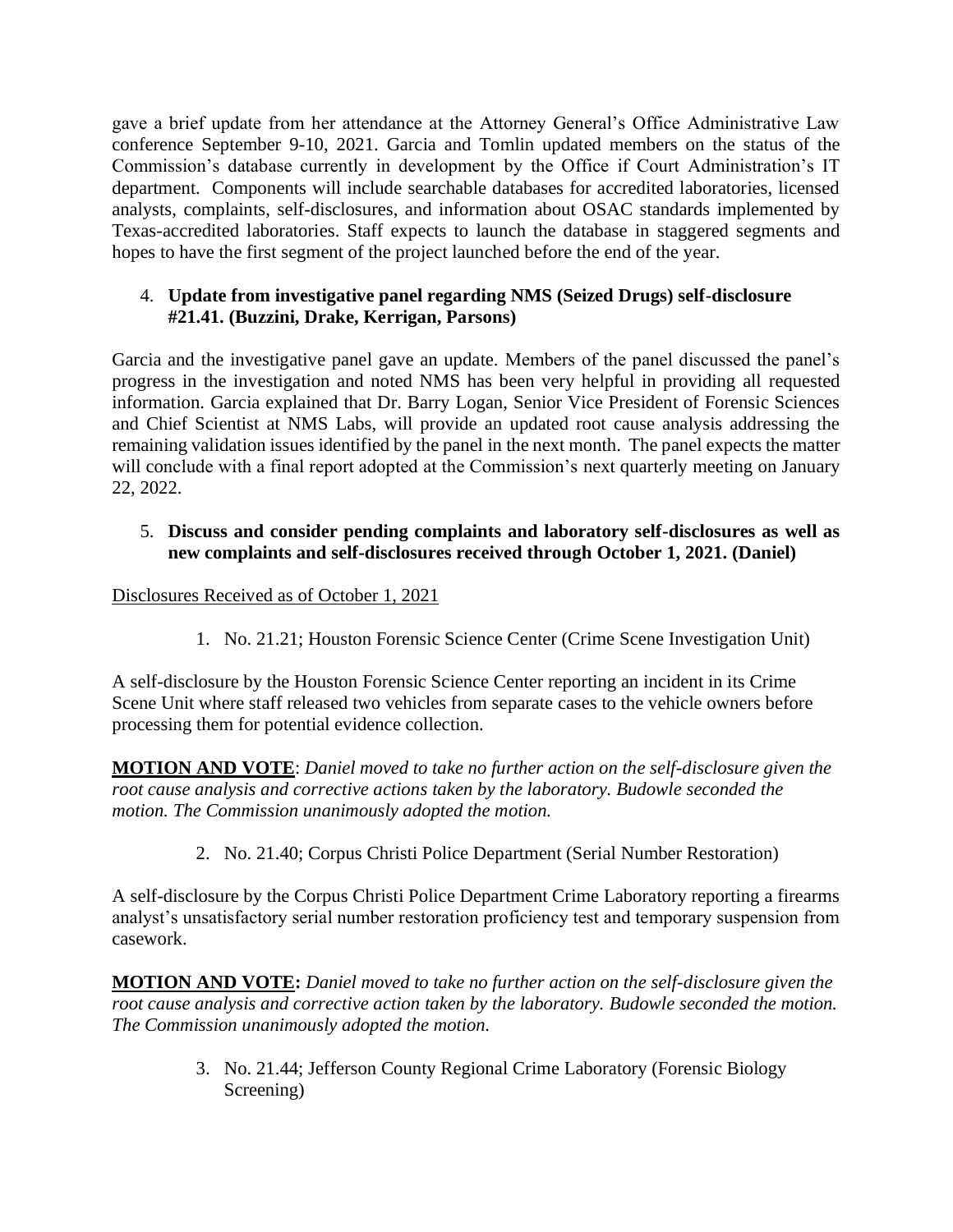A self-disclosure by the Jefferson County Regional Crime Laboratory in its Forensic Biology section where, on a proficiency test, an analyst reported "inconclusive" for a sample that had no semen present, failed to follow the appropriate verification procedure, and provided a statement in the comments section of her report that implied a positive identification while reporting an "inconclusive" conclusion.

**MOTION AND VOTE:** *Daniel moved to take no further action on the self-disclosure given the root cause analysis and corrective action taken by the laboratory. Buzzini seconded the motion. The Commission unanimously adopted the motion.*

4. No. 21.47; Department of Public Safety El Paso (Forensic Biology/DNA)

A self-disclosure by the Department of Public Safety - El Paso reporting an incident in its Forensic Biology section where a freezer containing DNA evidence that must maintain a temperature below 0 degrees Celsius reached a temperature reading of 48 degrees Celsius.

Heather Greco, Department of Public Safety Crime Laboratory System Quality Manager, addressed the Commission to explain that a DPS freezer in El Paso needed to stay below 0 degrees Celsius but spiked up to 48 degrees Celsius. A number of items of DNA evidence affecting about 807 cases were stored in the freezer. The analysis of the items had already been completed. The laboratory contacted a freezer repair technician who explained the freezer is meant to be kept in a temperature-controlled facility, but DPS stored the freezer in a warehouse that was not temperature-controlled. DPS moved the freezer to a temperature-controlled location. Additionally, analysts are performing regular temperature checks and the laboratory is implementing a digital temperature monitoring system.

Budowle emphasized the need for staff-wide training across all employees/all departments on general concepts like appropriate freezer temperatures.

**MOTION AND VOTE:** *Barnard moved to take no further action on the self-disclosure given the root cause analysis and corrective action taken by the laboratory. Daniel seconded the motion. The Commission unanimously adopted the motion.* 

> 5. No. 21.49; Fort Worth Police Department Crime Laboratory (Forensic Biology/DNA)

A self-disclosure and supplemental self-disclosure by the Fort Worth Police Department Crime Laboratory reporting an incident in its Forensic Biology section where the forensic biology section supervisor reported to quality management that the laboratory hired an analyst who provided false information regarding her coursework qualifications on her application for employment. The initial disclosure indicated the false entry on the application was known to management at the time of employment offer, but the supplemental disclosure indicates that management did not realize she made a false entry until months after the job interview.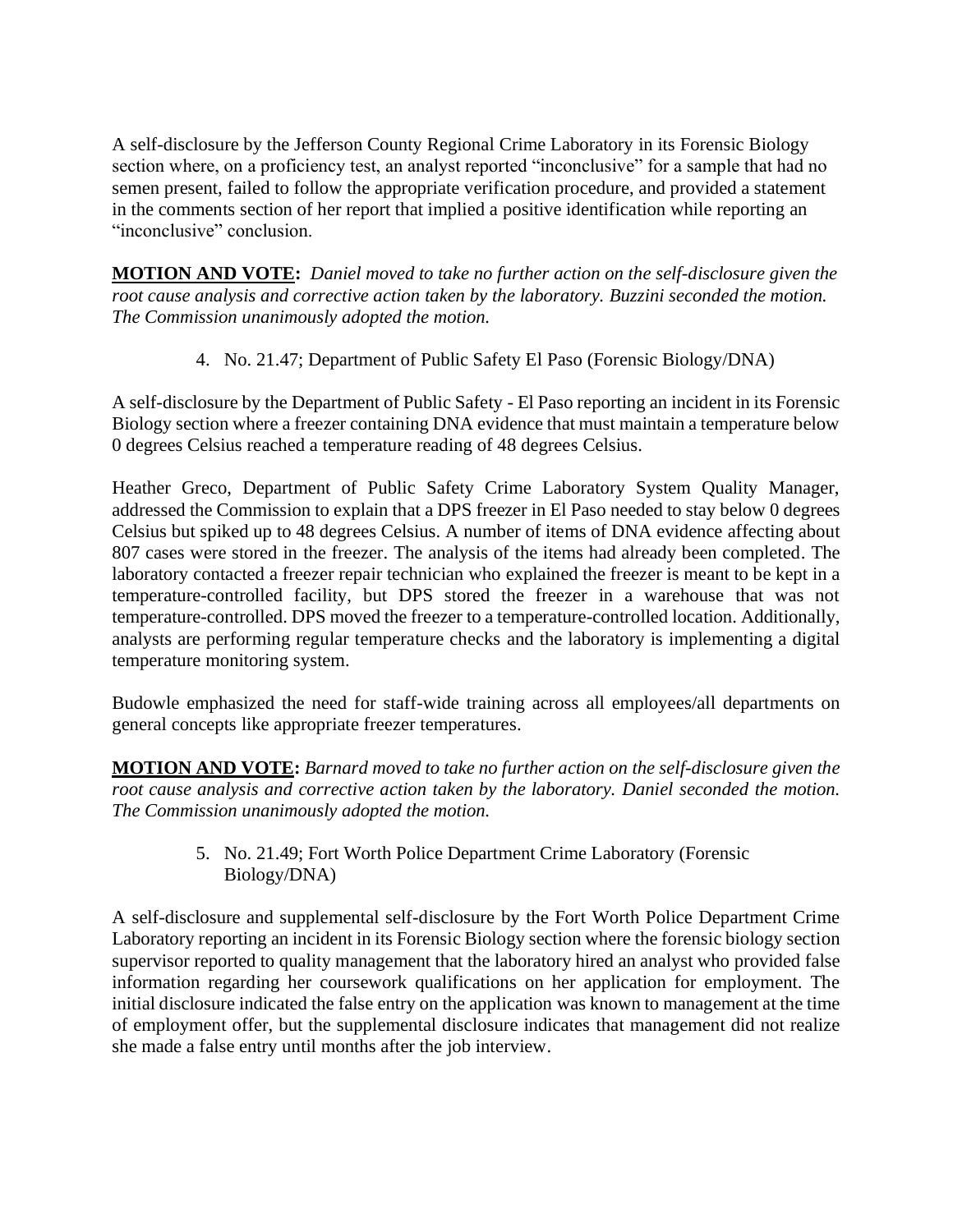**MOTION AND VOTE:** *Daniel moved to accept the self-disclosure for investigation. Budowle seconded the motion. The Commission unanimously adopted the motion.*

**MOTION AND VOTE:** *Daniel moved to establish an investigative panel consisting of members Barnard, Parsons, and Kerrigan. Buzzini seconded the motion. The Commission unanimously adopted the motion.*

6. No. 21.50; Harris County Institute of Forensic Science (Materials (Trace): Paint Analysis)

A self-disclosure by the Harris County Institute of Forensic Science reporting an incident in its Materials (Trace) unit where an analyst performed unsatisfactorily on an automotive paint proficiency test based on discrepancies between the analyst's conclusions and the results released by the test manufacturer.

**MOTION AND VOTE:** *Daniel moved to take no further action on the self-disclosure given the root cause analysis and corrective action taken by the laboratory. Parsons seconded the motion. The Commission unanimously adopted the motion.*

7. No. 21.52; Harris County Institute of Forensic Science (Seized Drugs)

A self-disclosure by the Harris County Institute of Forensic Science reporting an incident in its Seized Drugs section where, during a review of balance quality check criteria, the laboratory discovered the values entered for line 3 of its uncertainty of measurement (UM) budget sheets for some of the balances were not consistent with the values established in its standard operating procedure.

**MOTION AND VOTE:** *Daniel moved to take no further action on the self-disclosure given the root cause analysis and corrective action taken by the laboratory. Parsons seconded the motion. The Commission unanimously adopted the motion.*

8. No. 21.53; Houston Forensic Science Center (Forensic Biology/DNA)

A self-disclosure by the Houston Forensic Science Center reporting an incident in the laboratory's Forensic Biology/DNA section where, during an evidence audit, the laboratory discovered missing buccal swabs that the laboratory's electronic chain of custody indicated were in the vault. The laboratory did not address the missing evidentiary items until January 2021, even though the laboratory's case management team determined they were missing during a March 2020 audit.

**MOTION AND VOTE:** *Daniel moved to take no further action on the self-disclosure given the root cause analysis and corrective action taken by the laboratory. Budowle seconded the motion. The Commission unanimously adopted the motion.*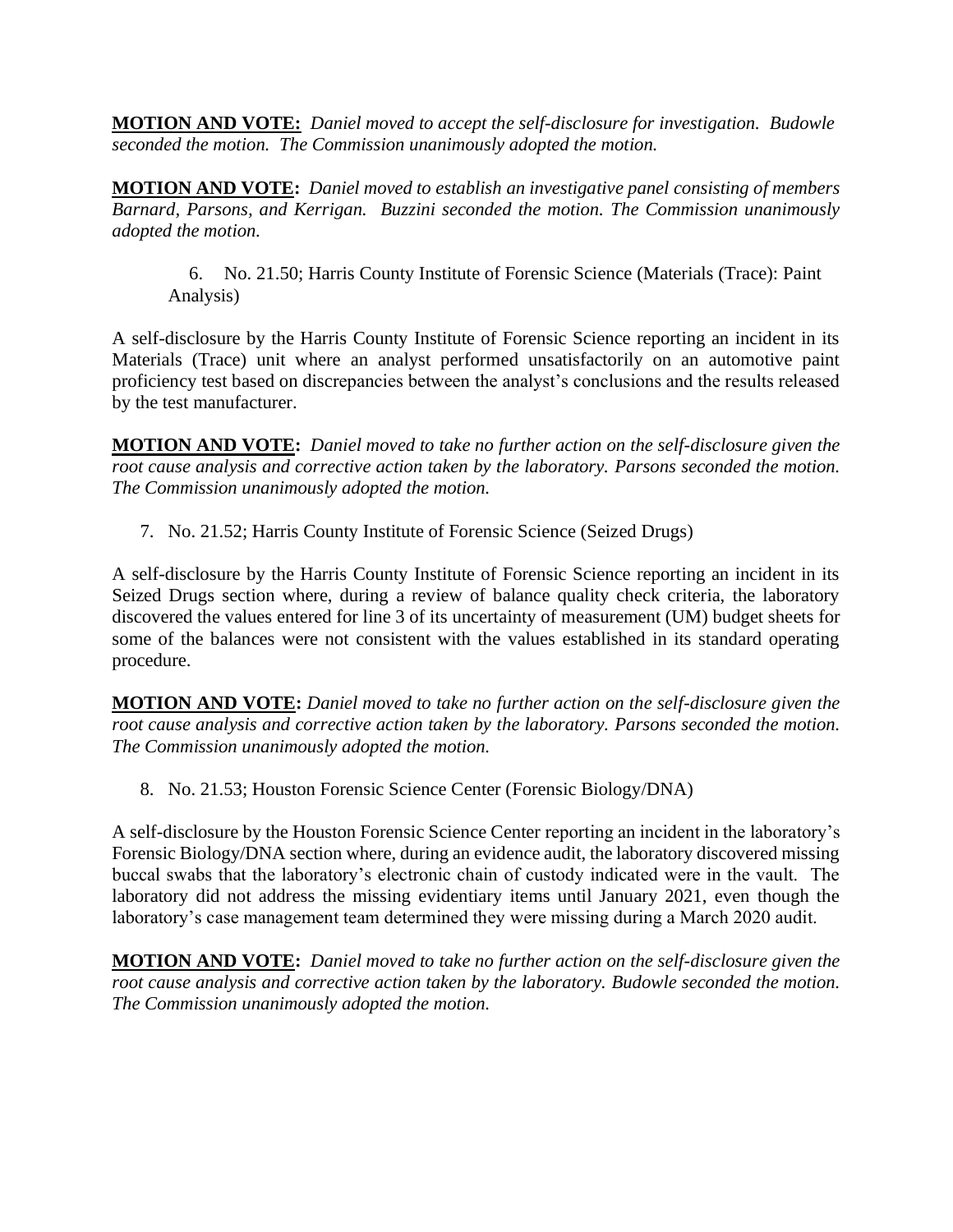#### Complaints Received as of October 1, 2021

9. No. 21.27; University of Colorado Law School (Houston Police Department Crime Laboratory; Firearms/Toolmarks)

A complaint filed by the University of Colorado Boulder School of Law Criminal Defense Clinic and the National Innocence Project, on behalf of convicted capital murder defendant Nanon Williams, alleging an analyst at the former Houston Police Department Crime Laboratory misidentified the caliber of a fired projectile recovered from the victim at autopsy and testified to the erroneous identification at the defendant's trial.

Peter Stout, CEO and Director of the Houston Forensic Science Center, shared a presentation detailing the laboratory's blind quality testing program that includes blind verification of firearms testing.

Tanya Brief from the strategic litigation department at the Innocence Project, addressed the commission about the importance of the accuracy of the firearm and tool mark examination discipline. She urged the Commission to investigate the complaint.

**MOTION AND VOTE:** *Daniel moved to accept the complaint for investigation for purposes of observations regarding the integrity and reliability of the forensic analysis conducted and to identify best practices and other recommendations related to the field of firearm and toolmark examination to ensure the reliability of tool mark examination and to identify best practices moving forward. Parsons seconded the motion. The Commission unanimously adopted the motion.*

**MOTION AND VOTE:** *Daniel moved to refer the matter to the Office of Capital and Forensic Writs. Buzzini seconded the motion. The Commission unanimously adopted the motion.*

**MOTION AND VOTE:** *Parsons moved to establish an investigative panel consisting of members Budowle, Daniel, and Buzzini and to approve seeking consultant expertise on the matter. Buzzini seconded the motion. The Commission unanimously adopted the motion.*

10. No. 21.45; Fuller, Lawrence (Southwestern Institute of Forensic Sciences; Firearms/Toolmarks)

A complaint filed by defendant Lawrence Fuller alleging his conviction for aggravated robbery is based on insufficient evidence due to the laboratory "permitting the district attorney" to use what the laboratory found to be a non-functional .22 caliber pistol to assert the charges against him.

**MOTION AND VOTE:** *Daniel moved to dismiss the complaint and refer it to the Dallas County Conviction Integrity Unit because the question of whether the evidence is legally sufficient to support a conviction of aggravated robbery in light of the conclusion that the firearm was nonfunctional is a legal question for the court system. Parsons seconded the motion. The Commission unanimously adopted the motion.*

\*Barnard recused from discussion and vote on this agenda item.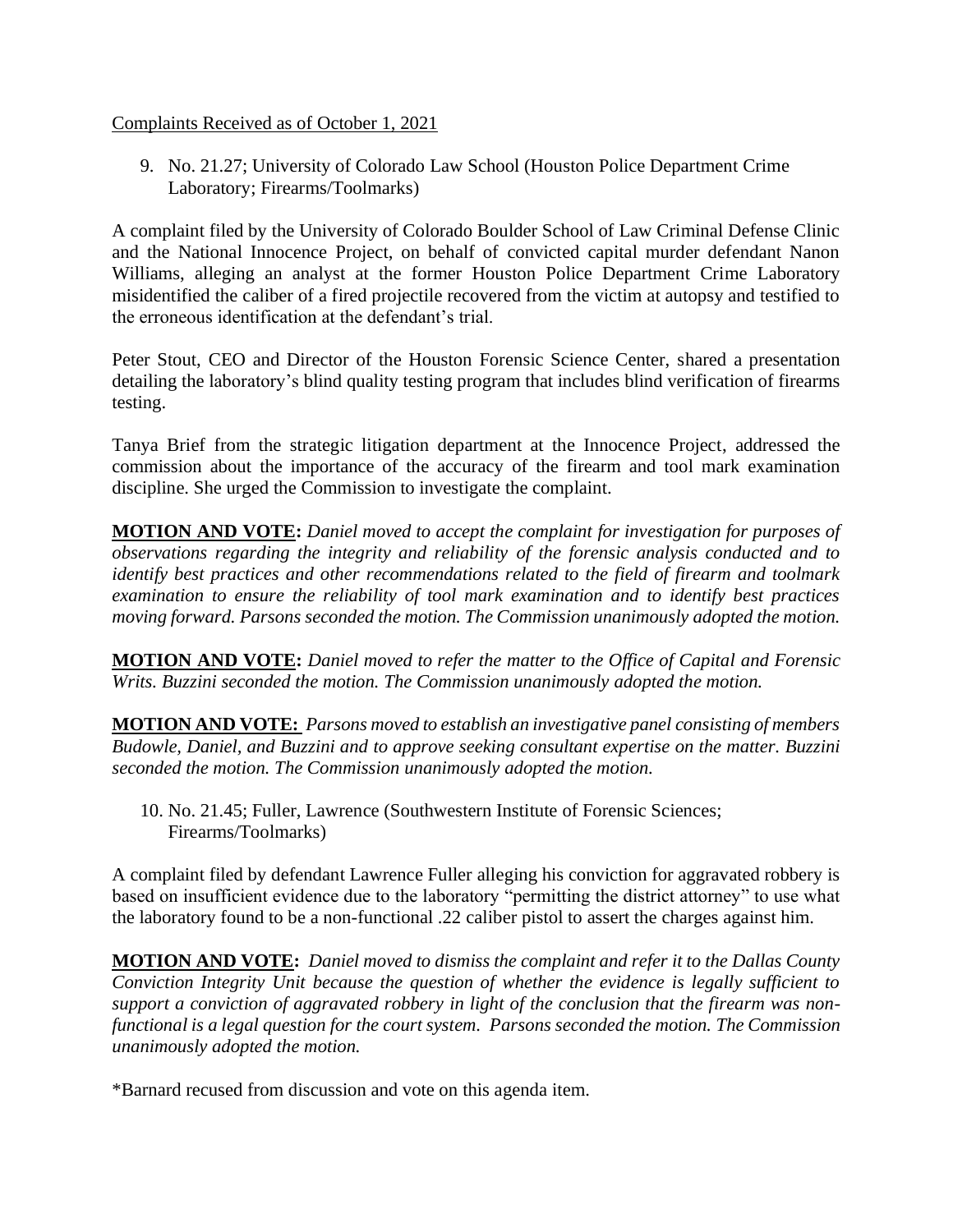11. 21.46; Lewis, Damon Earl (Kim Bassinger; Sexual Assault Nurse Examination)

A complaint filed by defendant Damon Lewis alleging false and incorrect testimony by a SANE at his child sexual abuse trial.

**MOTION AND VOTE:** *Daniel moved to accept the complaint for investigation for the purposes of issuing observations regarding the integrity and reliability of the forensic analysis and best practice guidelines in the area of pediatric sexual assault nurse examination. Budowle seconded the motion. The Commission unanimously adopted the motion.*

**MOTION AND VOTE**: *Daniel moved to refer the matter to Office of Capital and Forensic Writs. Parsons seconded the motion. The Commission unanimously adopted the motion.* 

**MOTION AND VOTE**: *Barnard moved to create an investigative panel consisting of members Downing, Drake, and Parsons. Buzzini seconded the motion. The Commission unanimously adopted the motion.*

12. No. 21.54; Smiley, James (Austin Police Department Crime Laboratory/Signature Science; Forensic Biology/DNA)

A complaint by defendant James Smiley alleging wrongful conviction due to information withheld by the prosecution, an unlicensed analyst working on his case, fraudulent DNA testing and reports, and requesting retesting of the evidence.

**MOTION AND VOTE:** *Daniel moved to accept the complaint for investigation including for the purpose of issuing guidance to distinguish inconclusive/uninterpretable results in DNA mixture analysis. Parsons seconded the motion. The Commission unanimously adopted the motion.* 

**MOTION AND VOTE:** *Daniel moved to refer the motion to Office of Capital and Forensic Writs. Coble seconded the motion. The Commission unanimously adopted the motion.*

**MOTION AND VOTE:** *Daniel moved to form an investigative panel consisting of members Budowle, Coble, and Daniel. Parsons seconded the motion. The Commission unanimously adopted the motion.*

13. No. 21.55; Johnson, Jerry (Department of Public Safety Lubbock; Serology and Footwear Analysis)

A complaint by defendant Jerry Johnson alleging the serology and footwear impression analysis and testimony in his cases were false or inaccurate.

**MOTION AND VOTE:** *Daniel moved to dismiss the complaint because a review of the analytical reports and trial testimony do not support the complainant's generalized allegations. Parsons seconded the motion. The Commission unanimously adopted the motion.*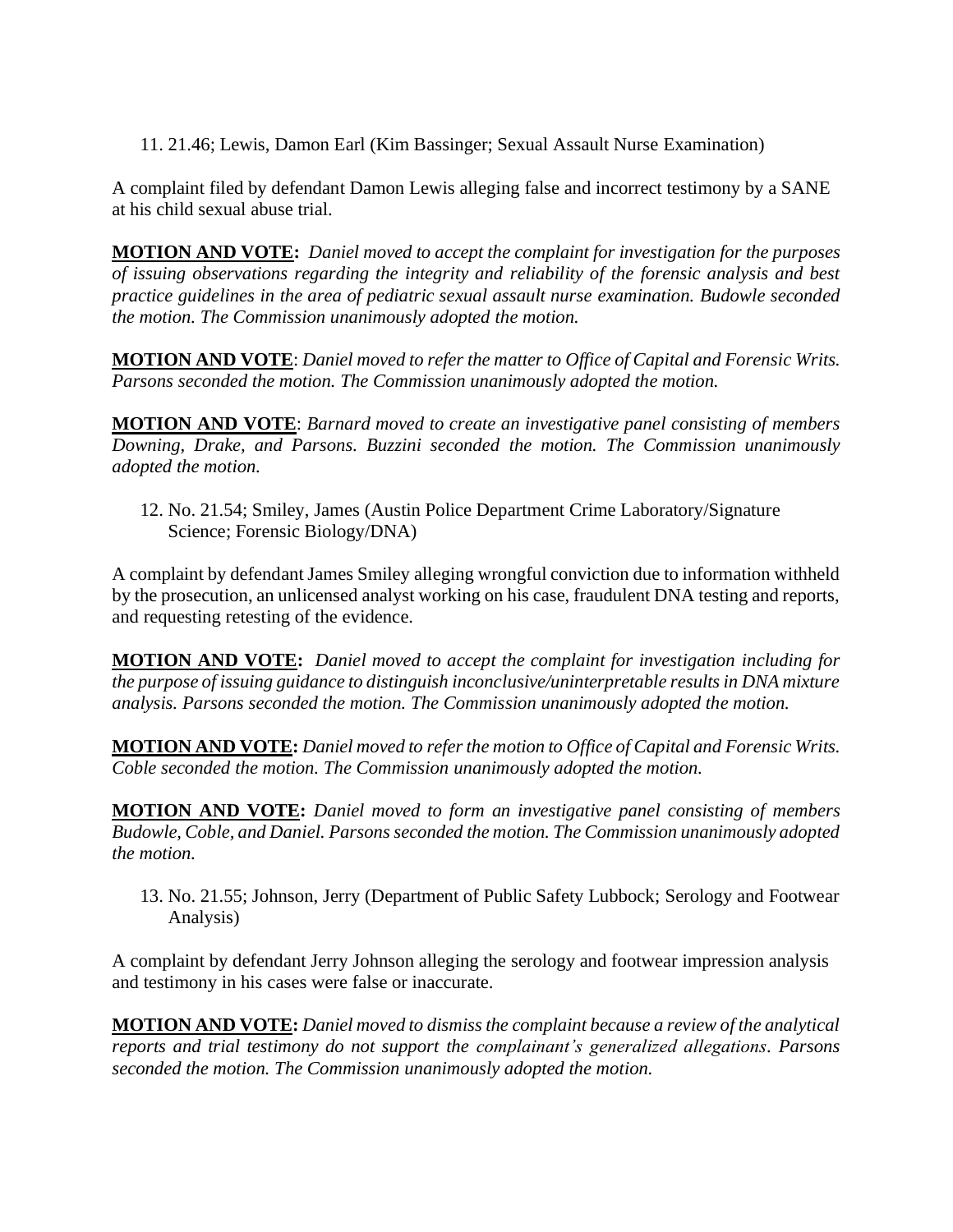**6. Discuss and vote on general administrative rulemaking, including rule revisions responsive to legislative changes to the Commission's statute effective September 1, 2021.** *(Garcia/Tomlin)* 

Garcia and Tomlin gave an update on general administrative rulemaking items. The 87<sup>th</sup> Texas Legislature updated the Commission's statute to help clarify the Commission's roles and responsibilities. The legislature has expressly required the adoption of a code of professional responsibility. Staff proposed a draft of edits to its administrative rules responsive to the legislative changes.

**MOTION AND VOTE:** *Daniel moved to adopt the proposed changes to the administrative rules. Parsons seconded the motion. The Commission unanimously adopted the motion*.

#### **7. Discuss status of crime laboratory accreditation program, including accreditation non-conformances and reports received since July 16, 2021, quarterly meeting. (Garcia/Tomlin)**

Tomlin gave an update on the crime laboratory accreditation program. This quarter the Commission had ten accreditation-related events; seven were accreditation renewals and two were continuations of accreditation.

### **8. Discuss licensing advisory committee update, including:**

- a. Update on licenses issued and renewed;
- b. Address reported licensing issues received since July
- 16, 2021, quarterly meeting;
- c. Update on launch of remote exam testing and proctoring;
- d. Update on piloting of General Forensic Analyst Licensing Exam II; and
- e. Consider and vote on candidates for Licensing Advisory Committee open seats. (Garcia/Tomlin)

Tomlin gave an update on the number of licenses and renewals to date. The Commission currently licenses a total of 1306 forensic analysts and technicians who perform forensic analysis on Texas criminal cases. Tomlin also gave an update on the database project. The project is moving along but is behind schedule. Staff expects parts of the project to be released before the end of the year with more features available early next year.

Licensing Committee members and staff are currently working on a second version of the general forensic analyst licensing exam. The Committee are hopes to launch the exam in the first quarter of 2022 but will start by piloting the exam. Staff also reported on the successful launch of a remote version of the licensing exam that uses online security proctoring software.

Members discussed the expiration of five seats on its Licensing Advisory Committee that expired August 31, 2021. Four of the five committee members seek reappointment.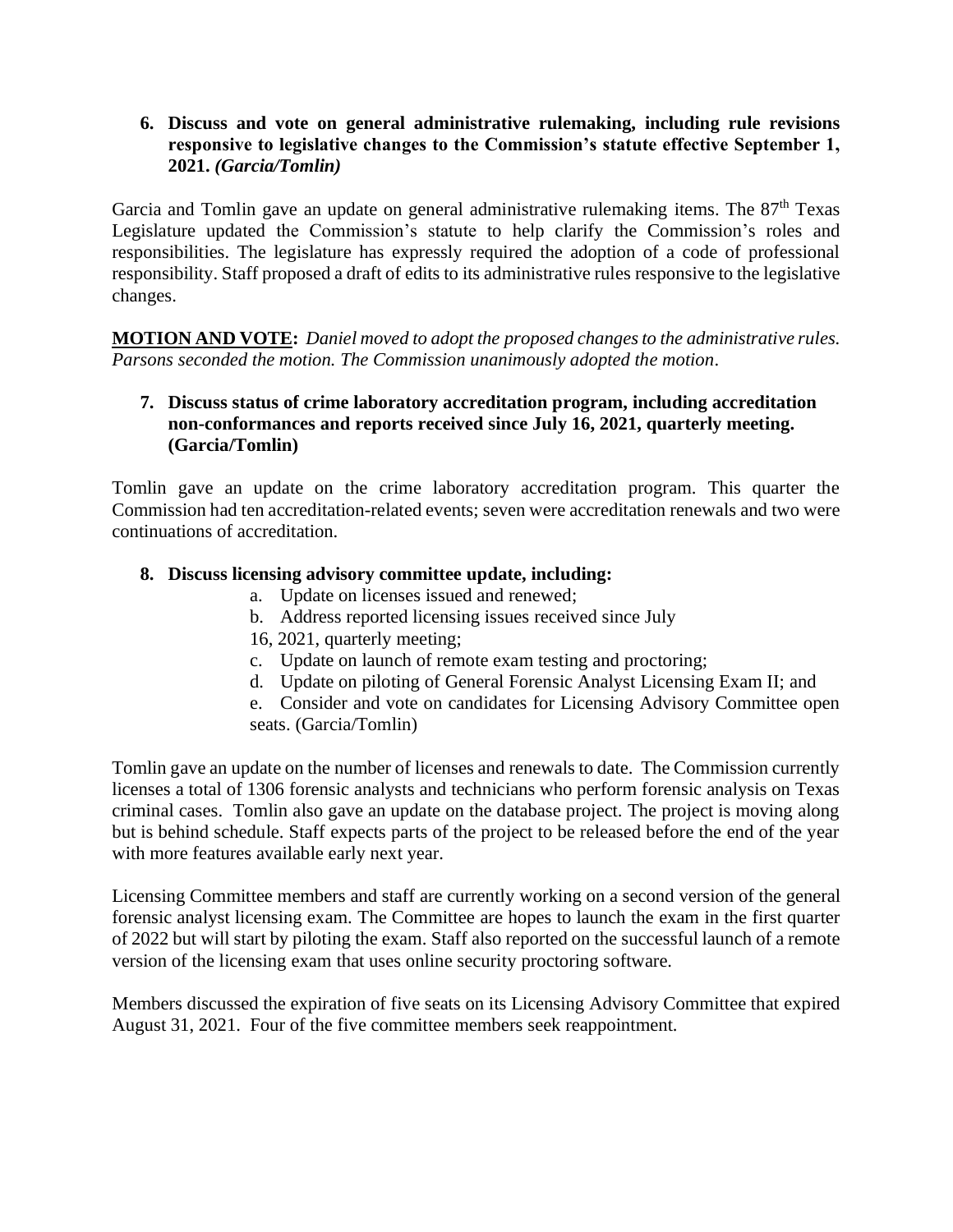**MOTION AND VOTE:** *Parsons moved to approve those seeking reappointment and to appoint new member Kelly Wouters, Ph.D., of Armstrong Forensic Laboratory, to the open seat. Buzzini seconded the motion. The Commission unanimously adopted the motion.*

### **9. Review and adopt final report from investigative panel regarding Southwestern Institute of Forensic Science (Firearms/Toolmarks) self-disclosure #21.17. (Budowle/Daniel/Parsons)**

Panel members finalized a draft report. The analyst who is the subject of the complaint did not respond to the Commission's notice and request for an interview.

\*Commissioner Daniel assumed the role of Chair on this agenda item and Presiding Officer Barnard recused from discussion and vote on this item.

**MOTION AND VOTE:** *Daniel motioned to adopt the final report draft. Parsons seconded the motion. The Commission unanimously adopted the motion*.

\*Barnard recused from discussion and vote on this agenda item.

#### **10. Update from investigative panel regarding Expertox complaint #20.55. (Kerrigan/ Downing/Parsons/Daniel)**

The investigative panel gave an update. The panel contracted with expert forensic toxicologist, Tim Rohrig, Ph.D. who is reviewing the case materials. The panel expects to have a final report from Dr. Rohrig for the Commission's January 21, 2022, meeting.

### **11. Update from investigative panel regarding complaint #21.32; Harris County Public Defender's Office for Theodore Schmidt (Melba Ketchum; Forensic Biology/DNA (Wildlife, Canine DNA)) (Budowle/Coble/Daniel)**

Garcia gave an update on the case involving canine DNA. The investigative panel interviewed Christina Lindquist, Quality Director at the Veterinary Genetics Laboratory at University of California – Davis, who gave a helpful summation to panel members on the history of accreditation in animal DNA testing. Members of the panel also sent Ketchum a letter requesting the case file and other relevant data. Ketchum is currently working on retrieving the files. Garcia and the panel expect to have a draft report based on the information available to the panel by the Commission's January 21, 2022, meeting.

### **12. Update from the Texas Association of Crime Laboratory Directors. (Stout)**

Peter Stout, TACLD President, briefly addressed the Commission. The TACLD will meet again in January in coordination with the Commission's quarterly meeting.

### **13. Consider proposed agenda items for next quarterly meeting. (Barnard)**

**14. Schedule and location of future panel and quarterly meetings, including January 21, 2022, quarterly meeting. (Barnard)**